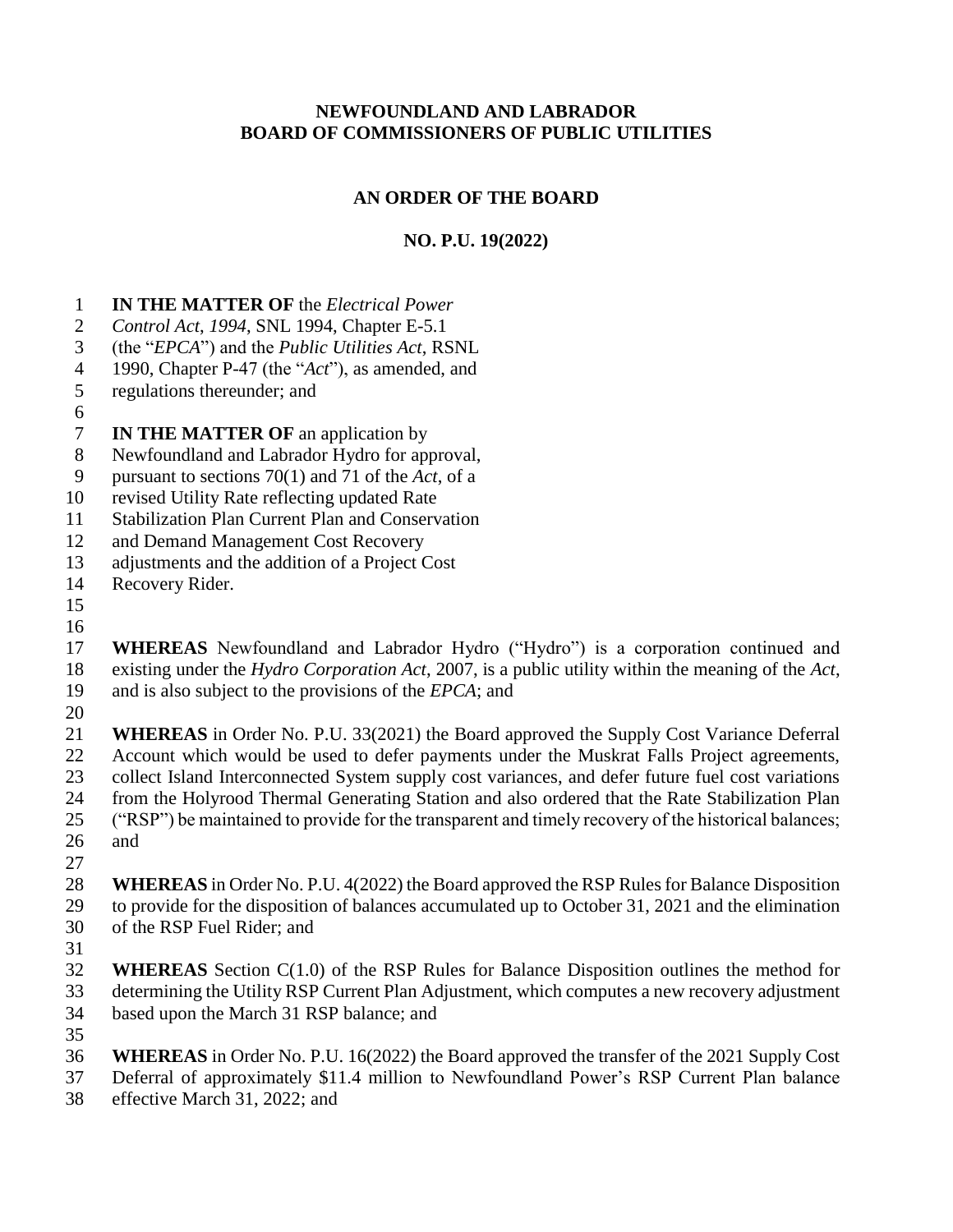**WHEREAS** on May 27, 2022 Hydro filed an application for a revised Utility Rate, including updates to the RSP Current Plan Adjustment and the Conservation and Demand Management ("CDM") Cost Recovery Adjustment, and the addition of a Project Cost Recovery Rider, all to become effective July 1, 2022 (the "Application"); and

- **WHEREAS** the Application requested that the Board approve a revised Utility Rate effective July 1, 2022 reflecting:
- 

- i) a revised RSP Current Plan Adjustment of (0.023) cents per kWh;
- 10 ii) a revised CDM Cost Recovery Adjustment of 0.035 cents per kWh;
- iii) a Project Cost Recovery Rider of 0.798 cents per kWh; and

 **WHEREAS** the Application stated that the discontinuance of the RSP Fuel Rider approved in Order No. P.U. 4(2022) will result in an estimated average end-customer bill increase of 1.1% (1.7% increase wholesale) effective July 1, 2022; and

 **WHEREAS** the Application stated that the RSP Current Plan balance as of March 31, 2022 is \$7.6 million owing from customers and results in a revised RSP Current Plan Adjustment of (0.023) cents per kWh, equating to an approximate average end-customer bill decrease of 5.8% effective July 1, 2022; and

 **WHEREAS** the CDM Cost Deferral Account requires Hydro to update the CDM Cost Recovery Adjustment annually to provide recovery, over a seven-year period, of costs transferred to the account each year and resulted in a revised CDM Cost Recovery Adjustment of 0.035 cents per kWh, equating to an approximate average end-customer bill increase of 0.1% effective July 1, 2022; and

 **WHEREAS** the Application stated that the estimated overall average rate change for end- customers as a result of the proposed July 1, 2022 adjustments would be an approximate 6.4% decrease and that Hydro believes that such a decrease, in proximity to the likely rate increases necessary to begin recovery of the Muskrat Falls Project costs, would contribute to rate stability concerns; and

 **WHEREAS** Order in Council OC2022-120 amended the wording of OC2013-343, permitting Hydro to begin recovery of the Muskrat Falls Project payments with the commissioning of the

- Muskrat Falls Hydroelectric Generating Facility and the Labrador Transmission Assets; and
- 

 **WHEREAS** the Application stated the Government of Newfoundland and Labrador ("Government") provided correspondence to Hydro's Board of Directors referencing its stated policy goal that electricity rates be maintained at a manageable level and requesting Hydro file its RSP updates with a view to maintaining retail electricity rates as close to current levels as possible for the July 1, 2022 adjustment; and

 **WHEREAS** the Application stated that, to comply with Government's request, Hydro is proposing to commence recovery of Muskrat Falls Project costs and implement a Project Cost Recovery Rider of 0.798 cents per kWh effective July 1, 2022, with payments to be credited to the Project Cost Recovery - Utility component of the Supply Cost Variance Deferral Account; and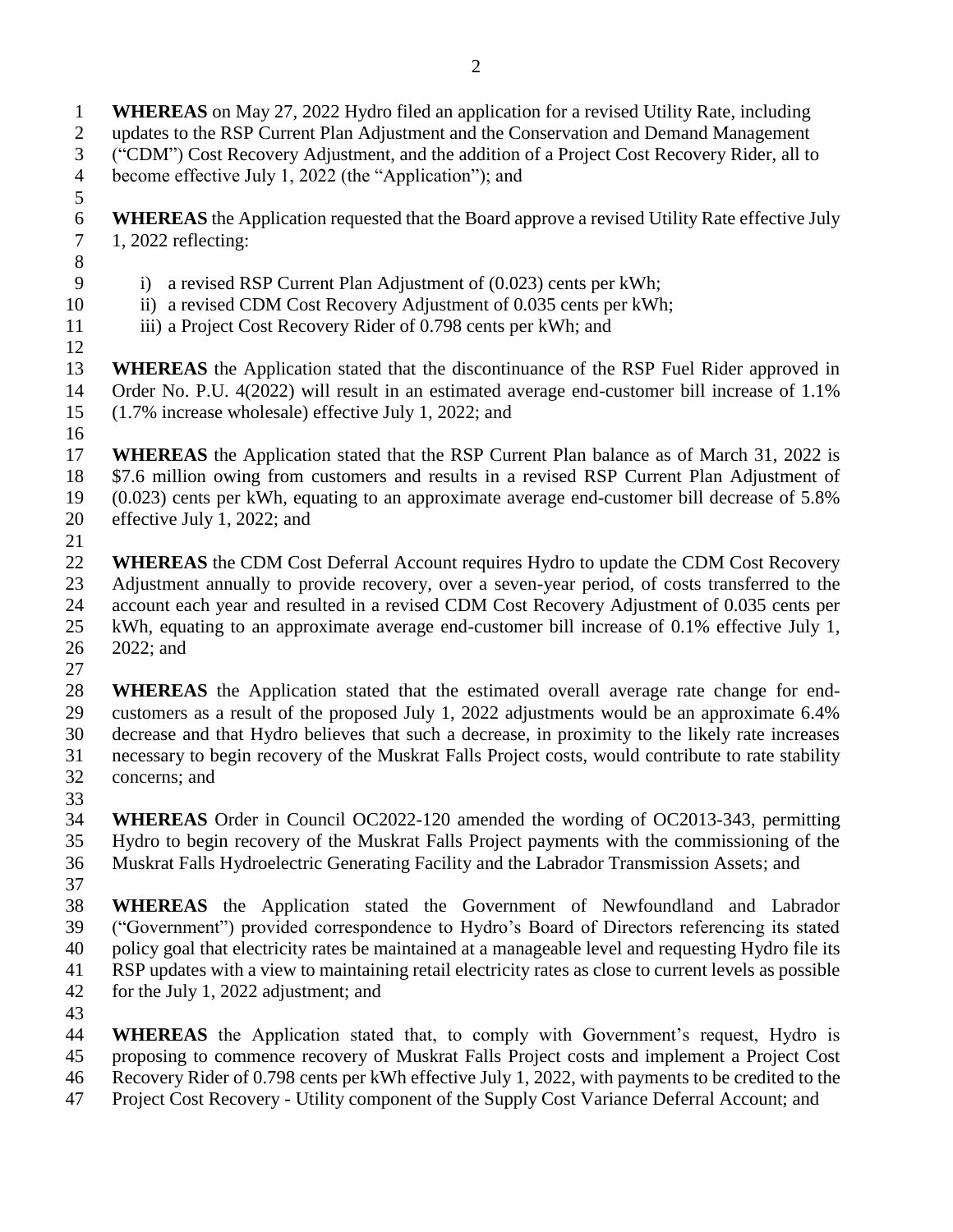**WHEREAS** the Application stated that the proposed Project Cost Recovery Rider in combination with the RSP and CDM Cost Recovery Adjustments would increase the forecast average end- customer bill by 1.4% (2.1% increase wholesale) effective July 1, 2022 and, when combined with Newfoundland Power Inc.'s ("Newfoundland Power") subsequent application to update its Rate Stabilization Account and Municipal Tax Adjustment factors, will result in retail electricity rates continuing to be close to their current levels after July 1, 2022; and

- 
- **WHEREAS** the Application was copied to: Newfoundland Power; the Consumer Advocate, Dennis Browne, Q.C. (the "Consumer Advocate"); a group of Island Industrial Customers: Corner Brook Pulp and Paper Limited, Braya Renewable Fuels (Newfoundland) GP Inc. and Vale
- Newfoundland and Labrador Limited; Praxair Canada Inc.; and Teck Resources Limited; and
- 
- **WHEREAS** on June 2, 2022 the Board and Newfoundland Power submitted requests for 14 information ("RFIs") which were responded to by Hydro on June 7, 2022; and
- 
- **WHEREAS** on June 10, 2022 Newfoundland Power advised that it does not object to the implementation of the Project Cost Recovery Rider provided supply costs attributable to Island Industrial customers are not borne by Newfoundland Power customers and that rate mitigation amounts received by Hydro are distributed between Hydro customer classes based on cost of service principles; and
- 
- **WHEREAS** Newfoundland Power also requested that Hydro include updates on the timing and amount of future changes to the Project Cost Recovery Rider in its general rate application quarterly updates to provide greater visibility on future rate increases to customers; and
- **WHEREAS** on June 13, 2022 the Consumer Advocate submitted that Hydro has been making payments under the Muskrat Falls Power Purchase Agreement since November 2021 and that the Application is not unreasonable as Hydro can start recovery of costs without imposing a material increase in customer rates; and
- 
- **WHEREAS** the Consumer Advocate further submitted that it is incumbent upon the Board to monitor the mechanics of the proposal; and
- 
- **WHEREAS** on June 14, 2022 Hydro filed a reply noting that both Newfoundland Power and the Consumer Advocate supported the Application and stating that it is unable to make determinations regarding future rate increases until further information is available and that its current reporting processes are sufficient to ensure the parties have as much visibility regarding future rate increases as possible; and
- 
- **WHEREAS** the Board believes that, to enhance the transparency and predictability of rates, Hydro should provide information related to its plans for other rate changes in advance of its next general rate application associated with the recovery of Muskrat Falls Project costs, and the Board will, in
- separate correspondence, establish additional reporting requirements for Hydro; and
- 
- **WHEREAS** the Board is satisfied that the proposed RSP Current Plan Adjustment and CDM Cost
- Recovery Adjustment are consistent with the RSP Rules for Balance Disposition and the CDM
- Cost Deferral Account; and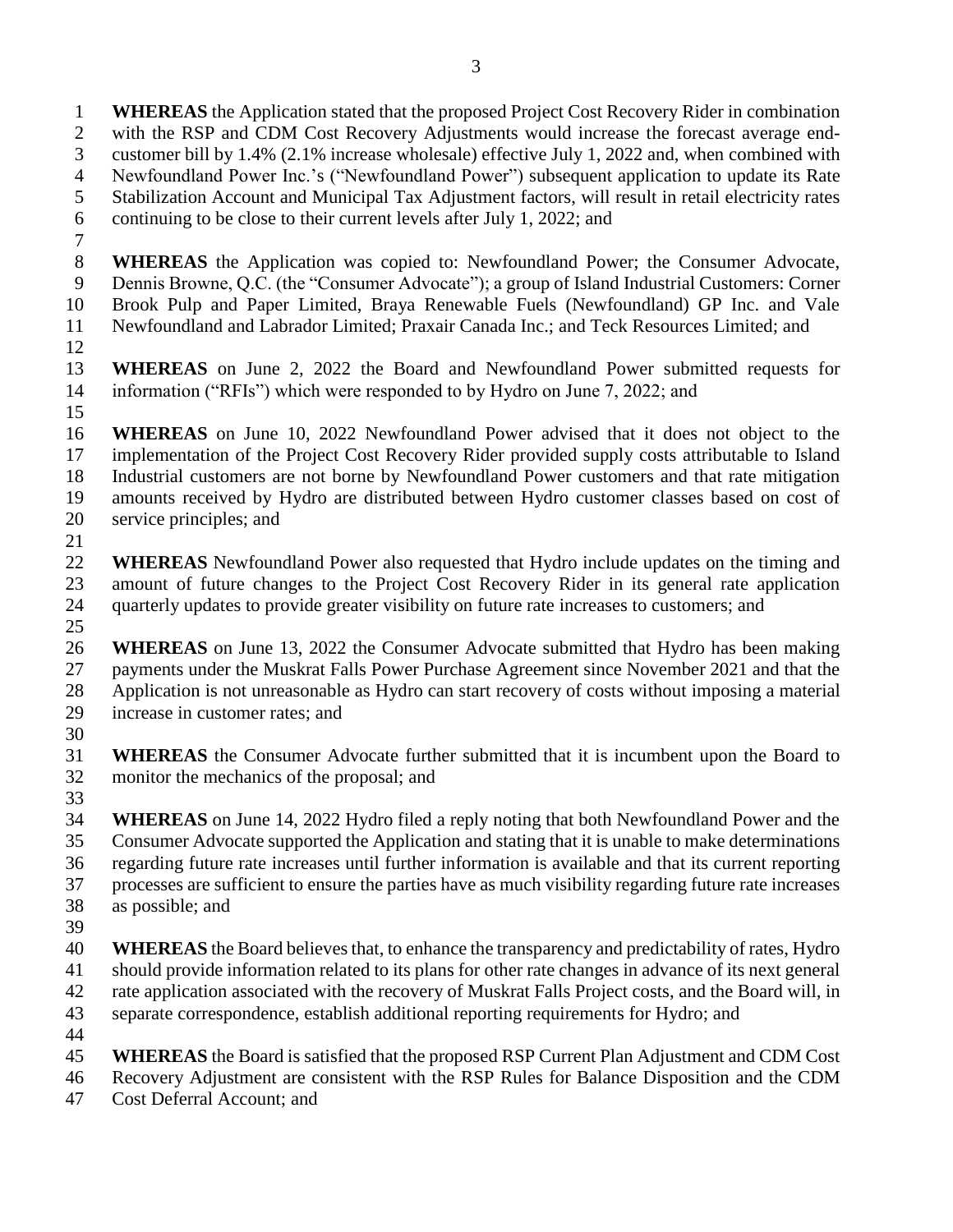1 **WHEREAS** the Board is also satisfied that implementation of the proposed Project Cost Recovery 2 Rider is appropriate in the circumstances and that the proposed Utility Rate should be approved. 3

# $\frac{4}{5}$

6

9

# 5 **IT IS THEREFORE ORDERED THAT:**

- 7 1. The proposed Utility Rate as set out in Schedule A to this Order, to be effective on all electrical consumption on and after July 1, 2022, is approved. consumption on and after July 1, 2022, is approved.
- 10 2. Hydro shall pay all expenses of the Board arising from the Application.

**DATED** at St. John's, Newfoundland and Labrador, this 21<sup>st</sup> day of June, 2022.

Kalen

Darlene Whalen, P. Eng., FEC Chair and Chief Executive Officer

**Dwanda Newman**, LL.B.

Vice-Chair

John O'Brien, FCPA, FCA, CISA Commissioner

Christopher Pike, LL.B., FCIP Commissioner

Indo

Cheryl Blundon **Board Secretary**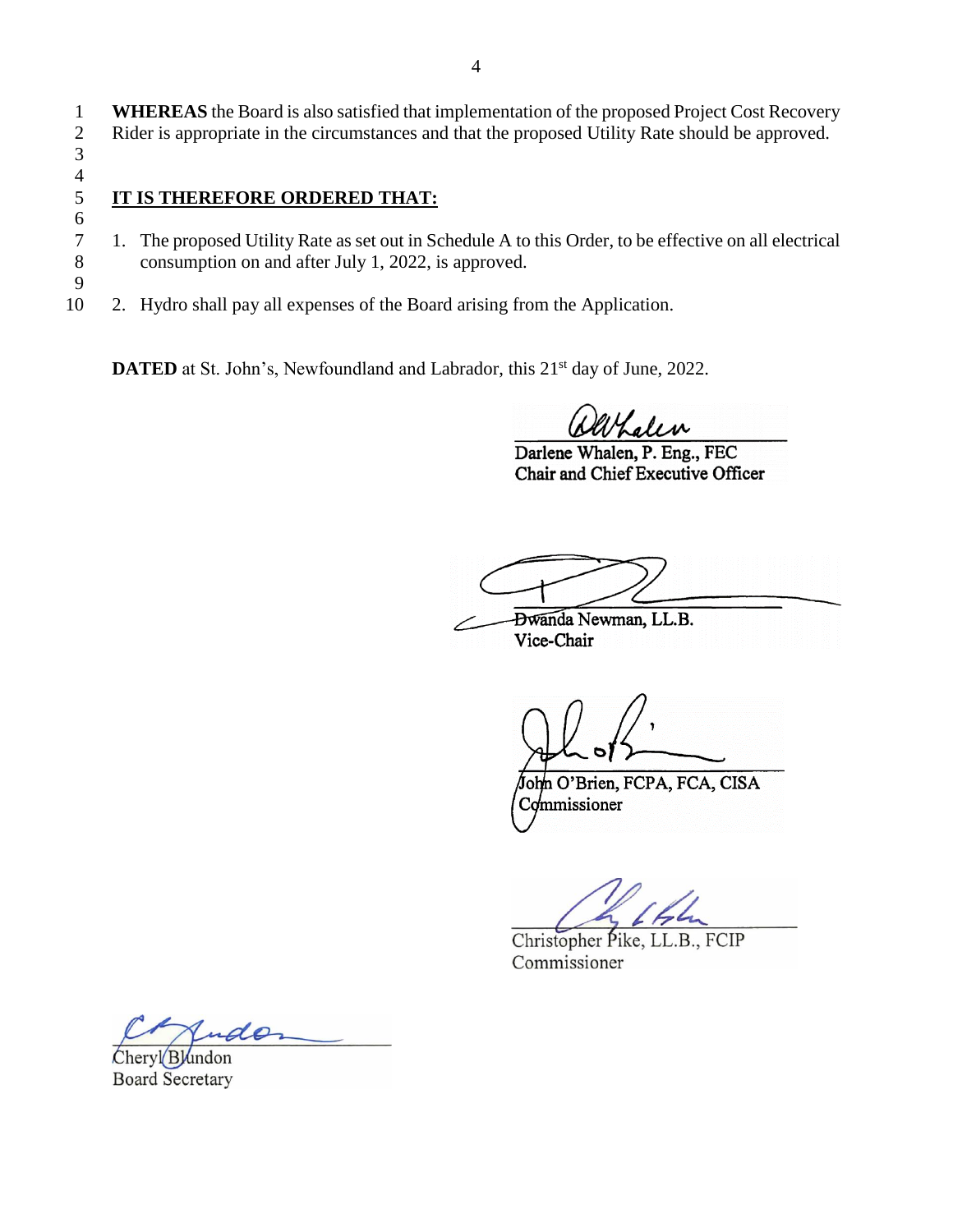#### **Availability**

This rate is applicable to service to Newfoundland Power ("NP").

#### **Definitions**

"Billing Demand"

The Curtailable Credit shall apply to determine the billing demand as an adjustment to the highest Native Load established during the winter period. The computation of the adjustment to reflect the Curtailable Credit is provided in the definitions below.

In the months of January through March, billing demand shall be the greater of:

- **a)** The highest Native Load less the Generation Credit and the Curtailable Credit, beginning in the previous December and ending in the current month; and
- **b)** The Minimum Billing Demand.

In the months of April through December, billing demand shall be the greater of:

- **a)** The Weather-Adjusted Native Load less the Generation Credit and the Curtailable Credit, plus the Weather Adjustment True-up; and
- **b)** The Minimum Billing Demand.

If at the time of establishing its Maximum Native Load, NP has been requested by Hydro to reduce its Native Load by shedding curtailable load, the calculation of Billing Demand for each month shall not deduct the Curtailable Credit.

"Generation Credit" refers to NP's net generation capacity less allowance for system reserve, as follows:

|                                             | kW      |
|---------------------------------------------|---------|
| <b>Hydraulic Generation Credit</b>          | 83.486  |
| <b>Thermal Generation Credit</b>            | 34,568  |
| <b>Newfoundland Power Generation Credit</b> | 118,054 |

In order to continue to avail of the Generation Credit, NP must demonstrate the capability to operate its generation to the level of the Generation Credit. This will be verified in a test by operating the generation at a minimum of this level for a period of one hour as measured by the generation demand metering used to determine the Native Load. The test will be carried out at a mutually agreed time between December 1 and March 31 each year. If the level is not sustained, NP will be provided with an opportunity to repeat the test at another mutually agreed time during the same December 1 to March 31 period. If the level is not sustained in the second test, the Generation Credit will be reduced in calculating the associated billing demands for January to December to the highest level that could be sustained.

"Curtailable Credit" is determined based upon NP's forecast curtailable load available for the period in accordance with the terms and conditions set forth in NP's Curtailable Service Option. NP will notify Hydro of its available curtailable load with its forecast of annual and monthly electricity requirements.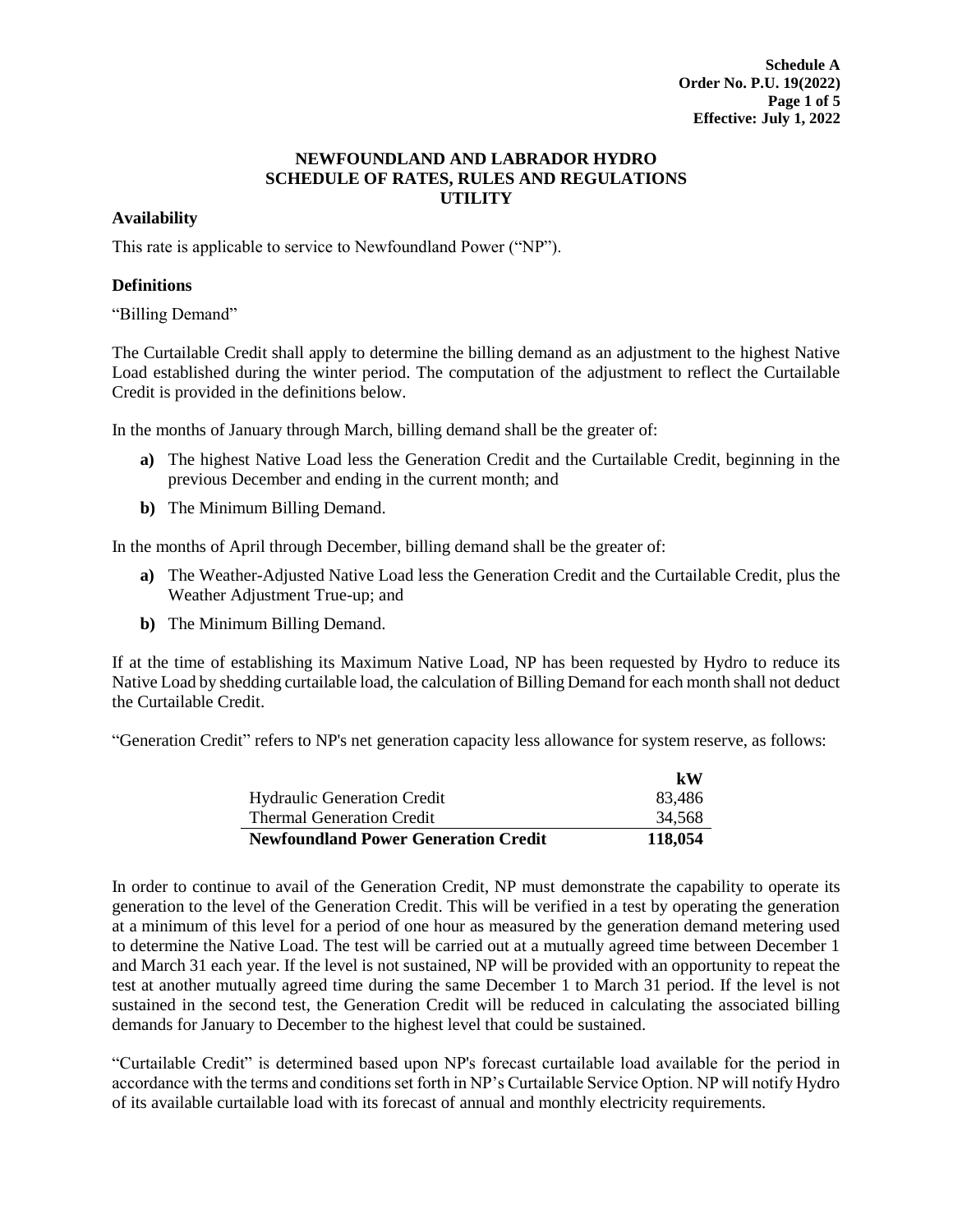In order to receive the Curtailable Credit, NP must demonstrate the capability to curtail its customer load requirements to the level of the Curtailable Credit. This will be verified in a test by curtailing load at a minimum of this level for a period of one hour. The test will be carried out at a mutually agreed time in December. If the level is not sustained, the Curtailable Credit will be reduced to the level sustained. If Hydro requests NP to curtail load before a test is completed and NP demonstrates the capability to curtail to the level of the Curtailment Credit, no test will be required.

NP will be required to provide a report to Hydro no later than April 15 to demonstrate the amount of load curtailed for each request of Hydro during the previous winter season. If the load curtailed is less than forecast for either request during the winter season, the annual Curtailable Credit will be adjusted to reflect the average load curtailed for the winter season. If NP is not requested to curtail during the winter season, the Curtailment Credit will be established based upon the lesser of the load reduction achieved in the test or the forecast curtailable load (as provided in the previous two paragraphs).

"Maximum Native Load" means the maximum Native Load of NP in the four-month period beginning in December of the preceding year and ending in March of the current year.

"Minimum Billing Demand" means ninety-nine percent (99%) of:

NP's test year Native Load less the Generation Credit and the Curtailable Credit.

The Curtailable Credit reflected in the Minimum Billing Demand will be set to equal the curtailable load used to determine the Maximum Native Load for NP for the most recently approved Test Year.

"Month" means for billing purposes, the period commencing at 12:01 hours on the last day of the previous month and ending at 12:00 hours on the last day of the month for which the bill applies.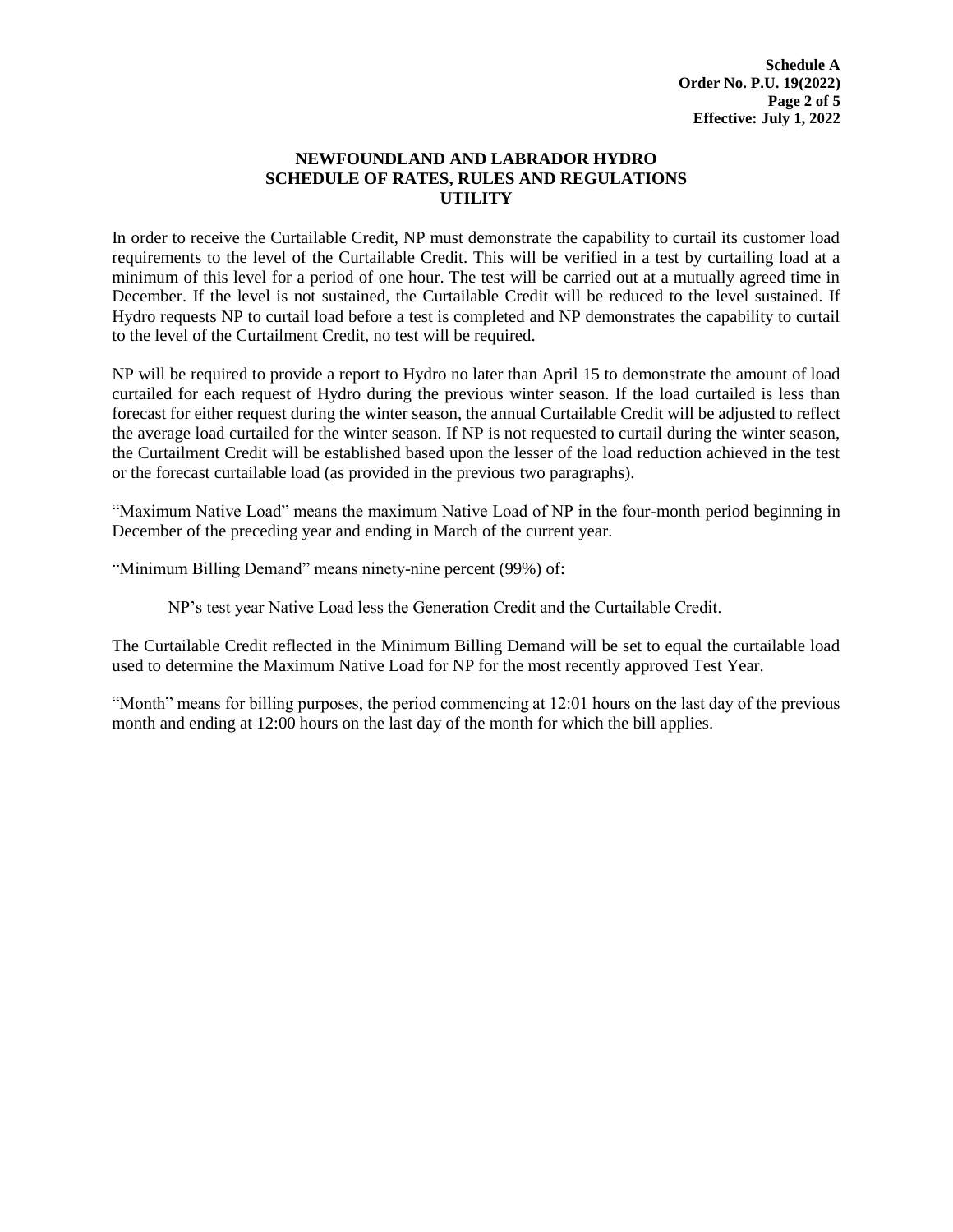"Native Load" is the sum of:

- **a)** The amount of electrical power, delivered at any time and measured in kilowatts, supplied by Hydro to NP, averaged over each consecutive period of fifteen minutes duration, commencing on the hour and ending each fifteen-minute period thereafter;
- **b)** The total generation by NP averaged over the same fifteen-minute periods.

"Weather-Adjusted Native Load" means the Maximum Native Load adjusted to normal weather conditions, calculated as:

Maximum Native Load plus (Weather Adjustment, rounded to 3 decimal places, x 1,000)

Weather Adjustment is further described and defined in the Weather Adjustment section.

"Weather Adjustment True-up" means one-ninth of the difference between:

- **a)** The greater of:
	- The Weather Adjusted Native Load less the Generation Credit and the Curtailable Credit (if applicable), times three; and
	- The Minimum Billing Demand, times three; and
- **b)** The sum of the actual billed demands in the Months of January, February and March of the current year.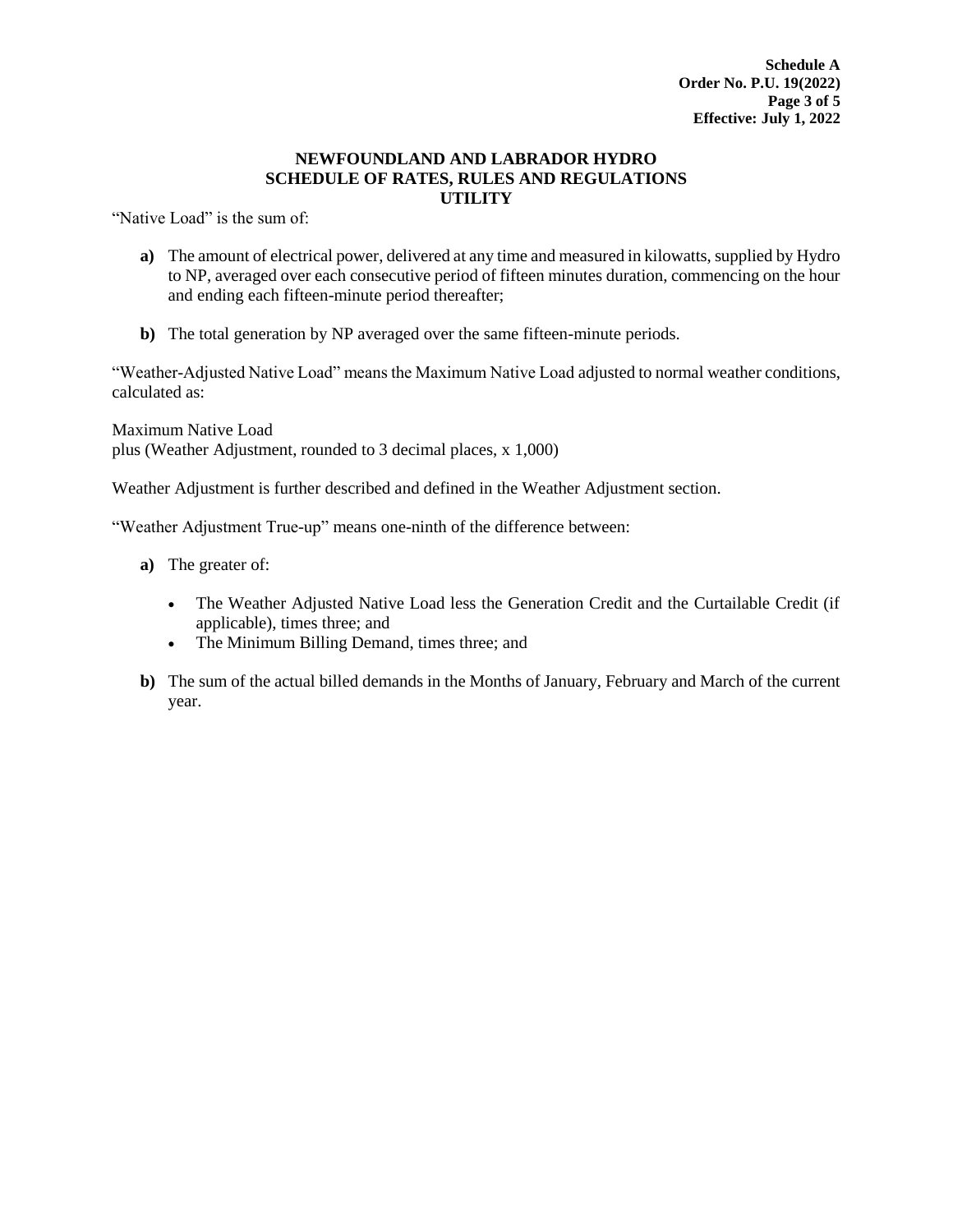#### **Monthly Rates**

#### **Billing Demand Charge**

Billing Demand, as set out in the Definitions section, shall be charged at the following rate:

| <b>Energy Charge</b>                                                                      |  |
|-------------------------------------------------------------------------------------------|--|
| November–April                                                                            |  |
|                                                                                           |  |
| May-October                                                                               |  |
|                                                                                           |  |
| <b>Firming-Up Charge</b>                                                                  |  |
| Secondary energy supplied by                                                              |  |
|                                                                                           |  |
|                                                                                           |  |
|                                                                                           |  |
| *Subject to RSP Adjustment, CDM Cost Recovery Adjustment, and Project Cost Recovery Rider |  |

# **Adjustment for Losses**

If the metering point is on the load side of the transformer, either owned by the customer or specifically assigned to the customer, an adjustment for losses as determined in consultation with the customer prior to January 31 of each year shall be applied to metered demand and energy.